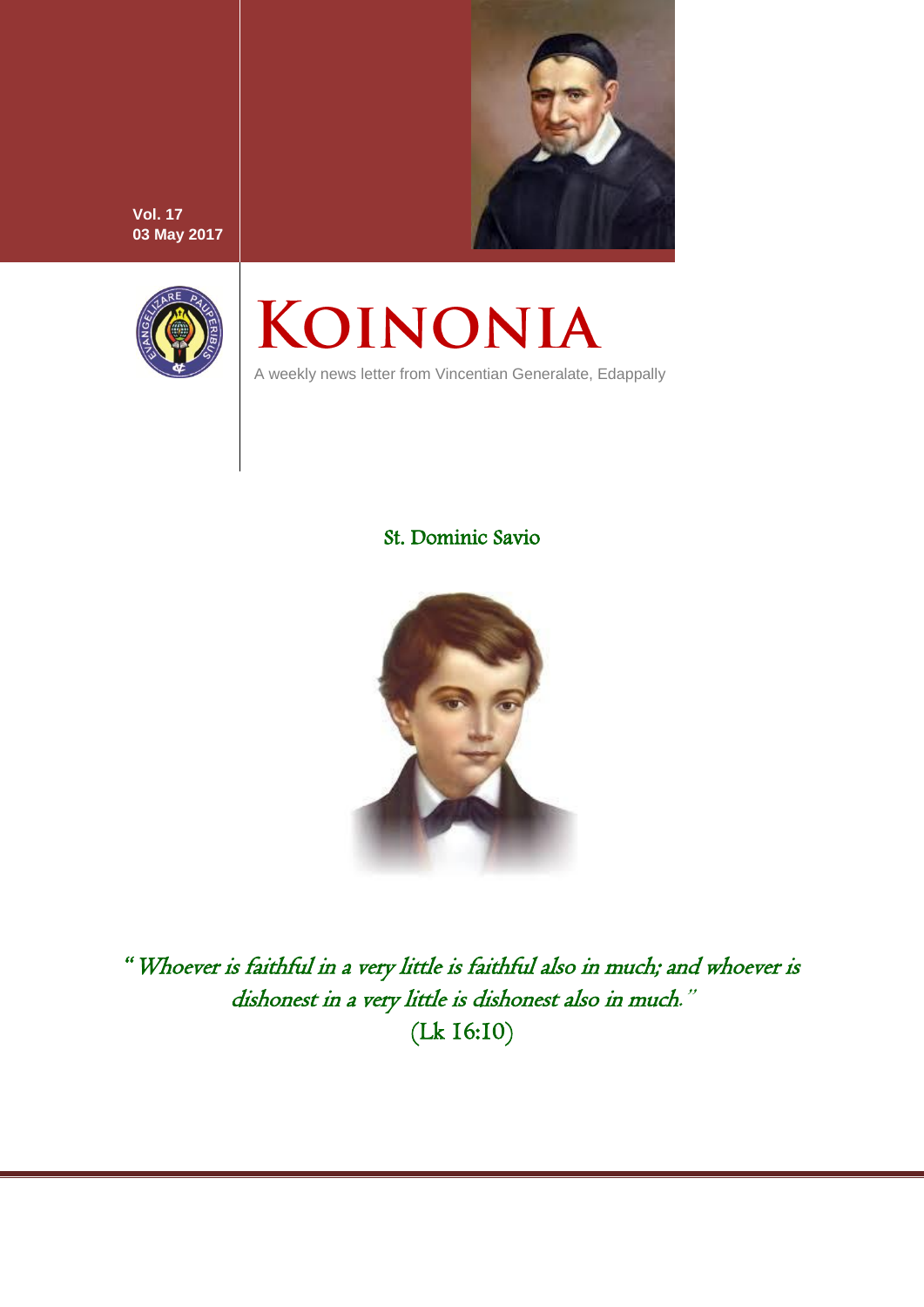

## **Generalate News**

#### **New General Administrative Body**



## **Rev Fr. Sebastian Thundathikunnel (Superior General)**

**Councilors**



**Fr. Michael Kareekunnel Fr. Tony Chakkungal (Asst. Superior General)** (Mission and Social Wo



**(Education and Media) (Finance)**



**(Mission and Social Work)** 



 **Fr. Alex Chalangady Fr. Tony Moonnupeedikackal**

*Hearty Congratulations and prayerful best wishes*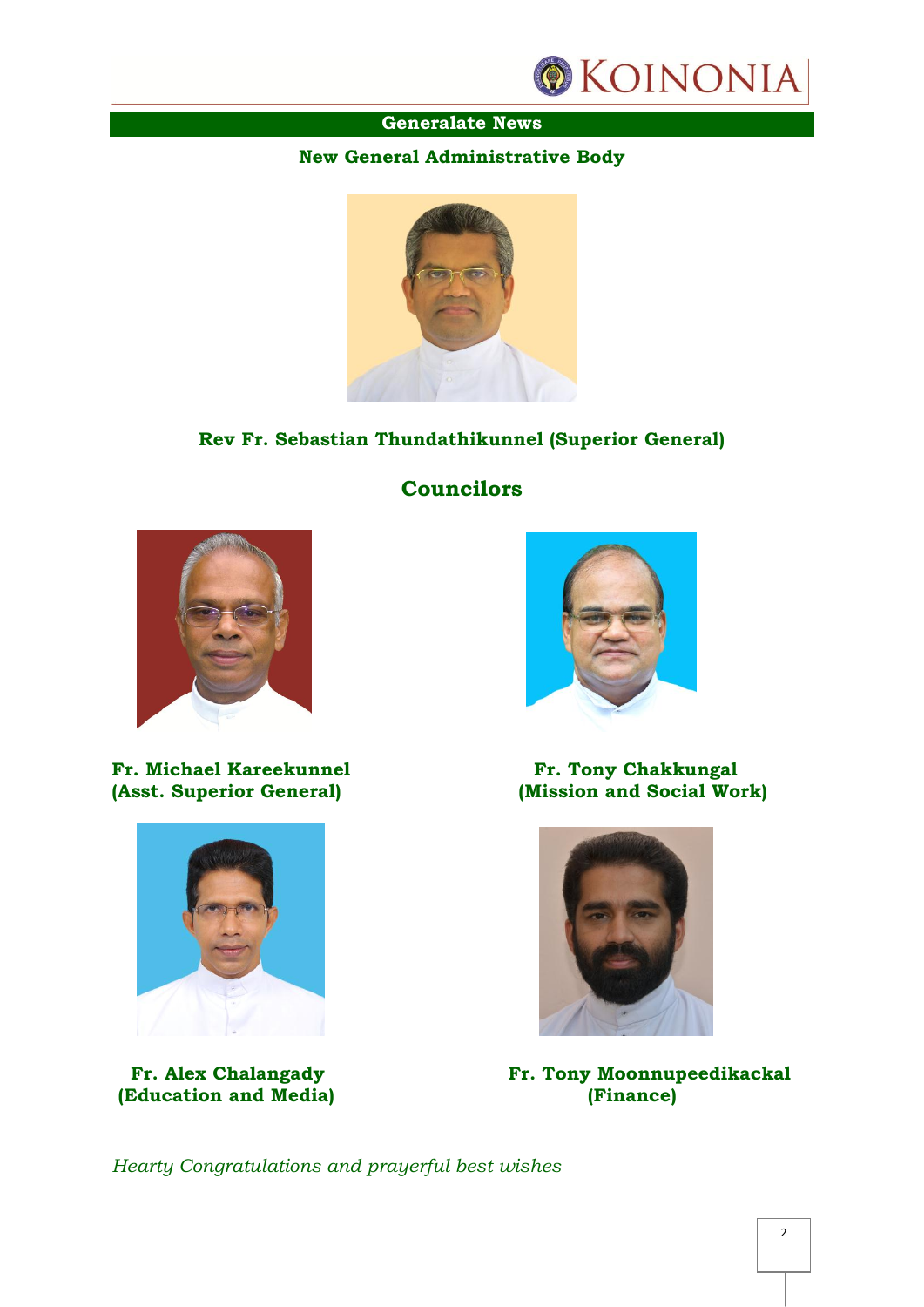

## **News from St. Joseph Province, Kottayam.**

## **New Provincial Administrative Body**



**Rev Fr. Mathew Kakkattupillil (Provincial Superior)**

## **Councilors**



**Fr. Augustine Mundeckattu Fr. Cyriac Kodumullil (Asst. Provincial Superior) (Mission and Social Work)**



**Fr.Joseph Kurupumtharamukalel Fr. Innocent Puthentharayil (Education and Media) (Finance)**



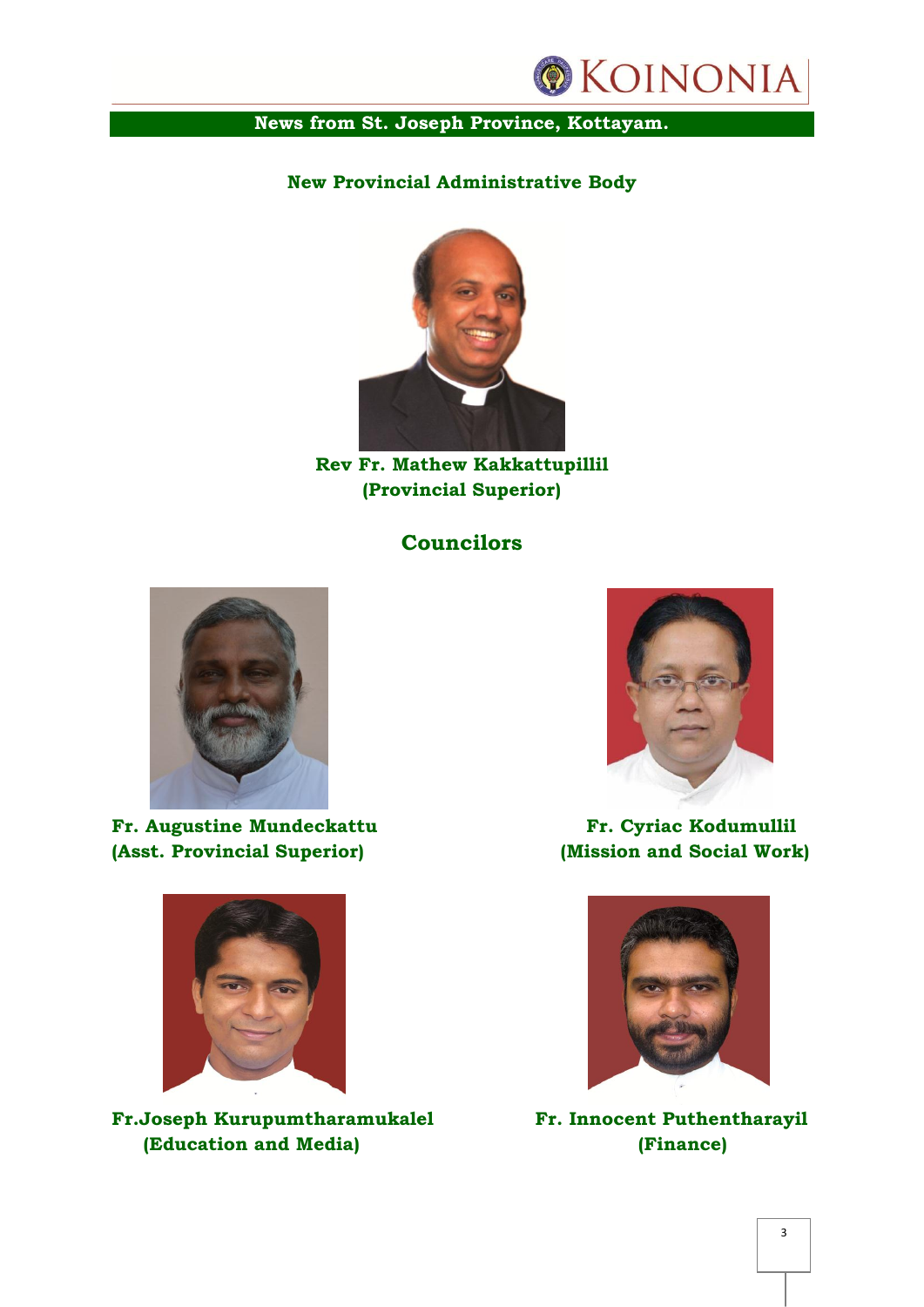

*Hearty congratulations and prayerful best wishes*

#### **News from St. Thomas Province, Delhi.**

#### **Greetings from St. Thomas Provincial House, New Delhi.**

- Rev. Fr. Kandathinkara John came back after the first session of General Chapter on 29th April.
- Frs. Karingen Varghese and Thottungal John Paul came back to Provincial House on 23rd April after the auditing at Rewa, M.P.
- Brothers Aalathayil Paulose VC and Vadakethakidiyel Chacko VC came to Provincial House after completing their Philosophical Studies. They went to Meerganj Novitiate House, U.P on 25<sup>th</sup> April.

#### **Provincial Chapter 2017**

The Provincial Chapter of St. Thomas Province begins on 4th May evening. The delegates for the Provincial Chapter are arriving in these days.

#### **Visitors**

Rev. Frs. Orikalayil Justin, Aymanamkuzhy Yesudas, Moolechalil Sebastian, Palatty Varghese, Thonakkara Joseph, Uthirakulam Mathew (Satna Diocese), Rev. Srs. Elsy Rose SD (Sister of Rev. Fr. Jose Pareckattil VC), Celine SH and Divine SH visited the Provincial House these days. Thank you dear Rev. Fathers and Sisters.

#### **News from Marymatha Province, Angamaly.**

#### **Arrival and Departure**

- Fr. Jacob Kudilumgal, and Fr. Francis Alackakunnel arrived on April 24, 2017 for attending the General and Provincial Synaxes.
- Fr. Joby Kalathil Doing ministry in Uganda arrived on April 24, 2017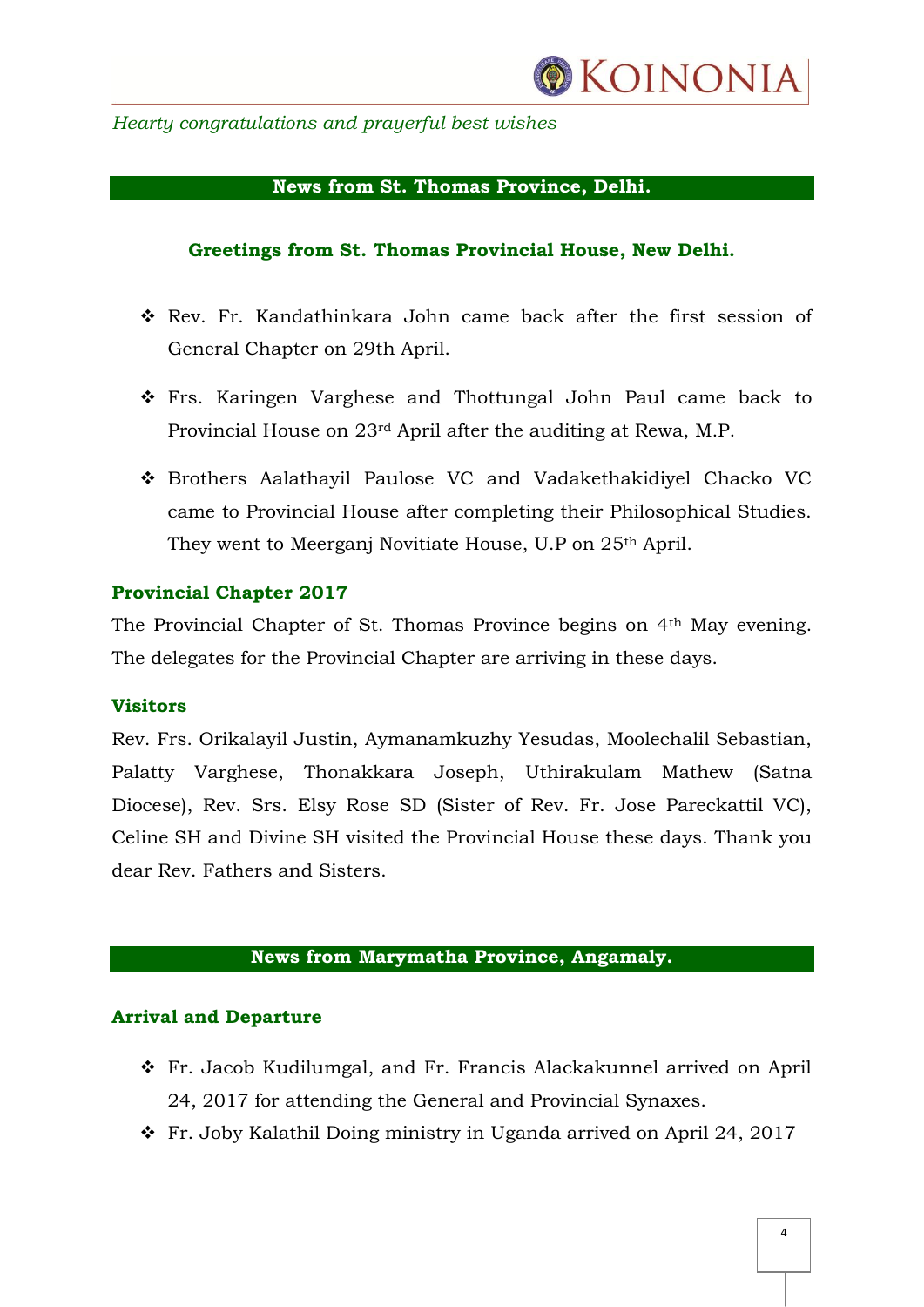

- Fr. Tomy Pokkathumadathil, doing ministry in Uvinza, Tanzania, arrived on April 27, 2017 for his annual holidays. Ph. +91 9744912473
- \* Fr. Jeejo Pattath the Regional superior of Sacred Heart Region arrived the Provincial house on April 28, 2017
- Fr. John Kallattil arrived from USA on April 30, 2017.

#### **Phone Numbers**

| Fr. Jacob Mattappillil    | +255620320716  |
|---------------------------|----------------|
| Fr. Jacob Kudilumgal      | +919605834018  |
| Fr. Francis Alackakunnel  | +919448842153  |
| Fr. Tomy Pokkathumadathil | +91 9744912473 |
| Fr. Joby Kalathil         | +919072423367  |

#### **PROVINCIAL SYNAXIS, MAY 2, 2017**

The provincial Synaxis of the Marymatha Province starts on May 2, 2017 evening. Intense prayers of the members are requested so that the capitulars will be fully docile to the inspirations of the Holy spirit in all their decisions and deliberations.

## **News from DRC Somersby, Australia.**

Divine Retreat Centre Somersby celebrated the feast of Divine Mercy on April 23, 2017 along with the 4th anniversary of the Centre.

The day began with praise and worship at 9:00 am and ended with the Blessing of the newly built Calvary grotto at 3.30 pm. More than 500 people participated in the ceremony. Fr. David Ranson, the Vicar General of Broken Bay Diocese, was the main celebrant. Fr. Thomas Alackakunnel, Fr. Sabu Adimakiyil, Fr. Vincent Chirackamanavalan, Fr. Michael Payyapilly, Fr. Rony Mukkuzhy and Fr. Joby Anthikadan were the concelebrants. It was a day of great blessing and joy for all of us.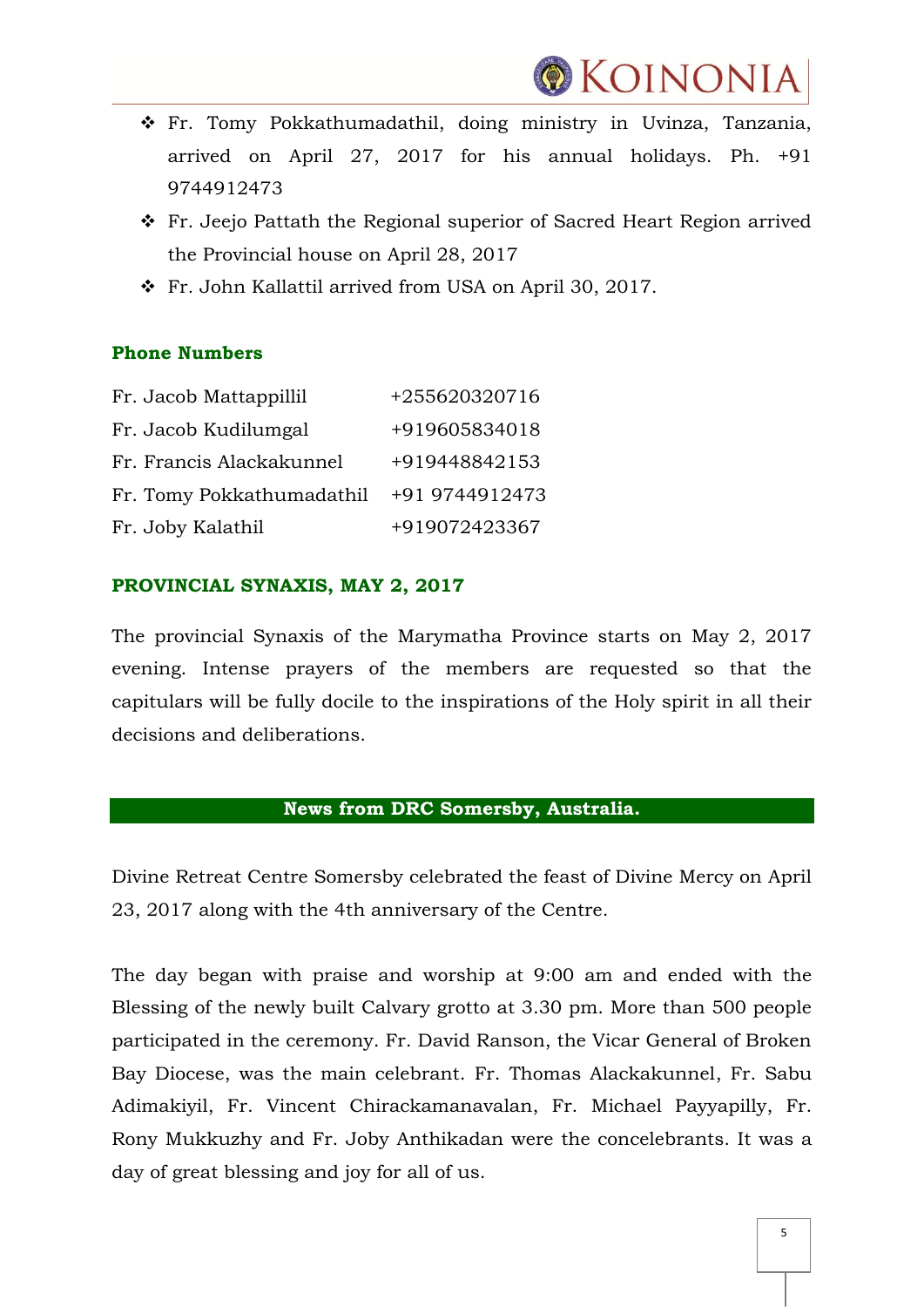



**Blessing of Calvary Grotto at DRC Somersby**

## **News from Jubilee Retreat Centre, Puthuppady.**

The newly built Confessional and Counseling Block was blessed on April 28, 2017 by Fr. Paul Parekkattil, the Provincial Councilor for Retreats in the presence of Fr. George Pottayil, the Superior of the house, Fr. Jolly Thadathil, the Finance Officer and Assistant Director, and a good number of the Faithful. Congratulations to the members of the House for the successful completion of the beautiful building within one month.

#### **Birthdays of the week**

Let us greet and pray on the birthdays of the following confreres:

| 07 May, Sunday |                                   |
|----------------|-----------------------------------|
|                | Kaithakalam Scaria<br>(Bhimadole) |
|                | 0091 9494340628                   |
|                | scariakvc@gmail.com               |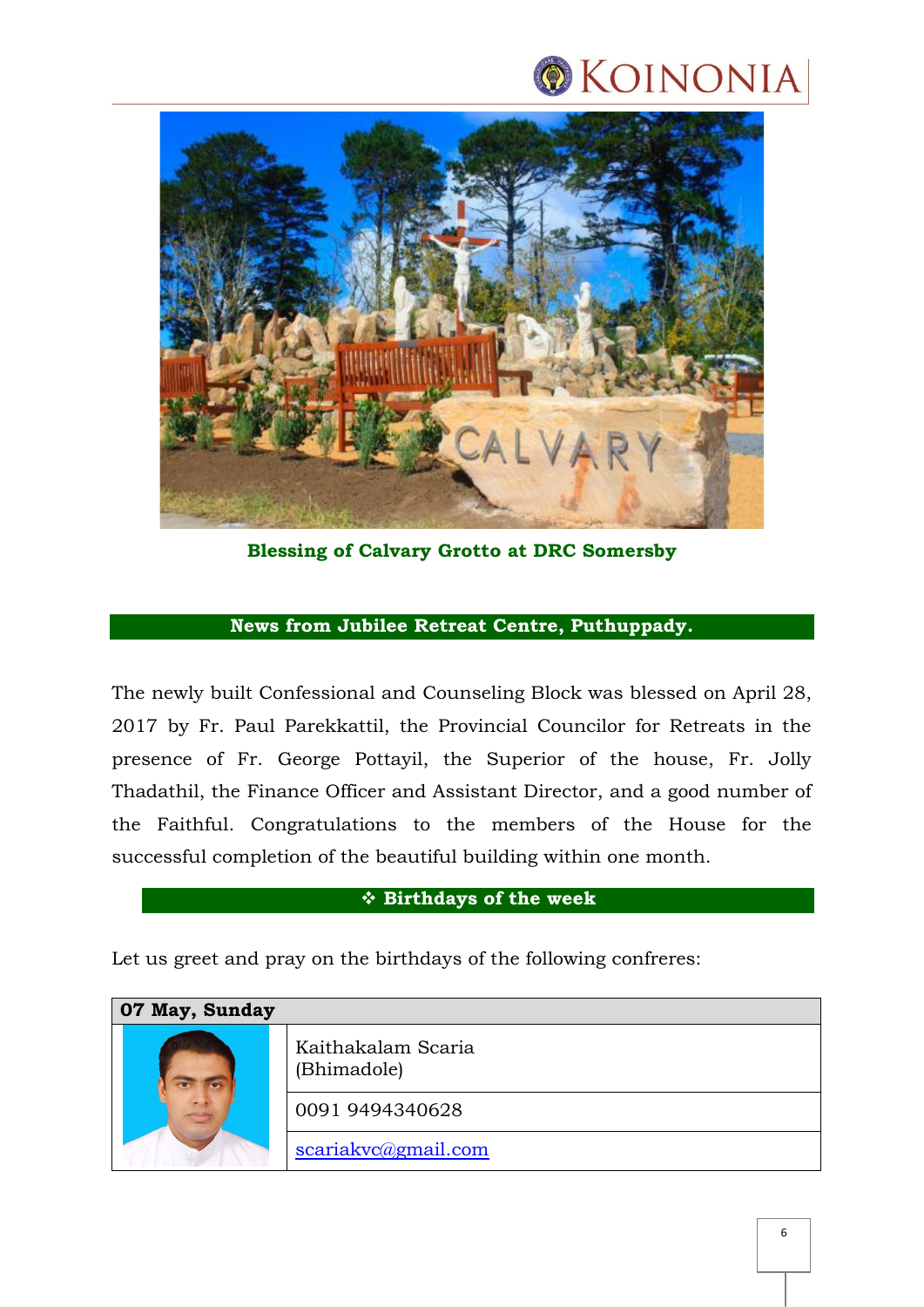

| 07 May, Sunday |                                   |
|----------------|-----------------------------------|
|                | Perinchery Varghese<br>(Angamaly) |
|                | 00918281988720                    |
|                | dibinvc@gmail.com                 |

| 08 May, Monday |                                   |
|----------------|-----------------------------------|
|                | Choondal John Paul<br>(Thottakam) |
|                | 00918281237173                    |
|                | francochoondal@gmail.com          |

| 09 May, Tuesday |                                           |
|-----------------|-------------------------------------------|
|                 | <b>Kuzhuppally George</b><br>(Coimbatore) |
|                 | 0091 9047569493                           |
|                 | fr.georgekuzhuppally@gmail.com            |

| 09 May, Tuesday |                                 |
|-----------------|---------------------------------|
|                 | Poonoly Anto<br>(Liechtenstein) |
|                 | 0041 787921184                  |
|                 | poonoly@adon.li                 |

| 09 May, Tuesday |                          |
|-----------------|--------------------------|
|                 | Villattu Paul<br>(Edara) |
|                 | 0091 9441446860          |
|                 | villattup@gmail.com      |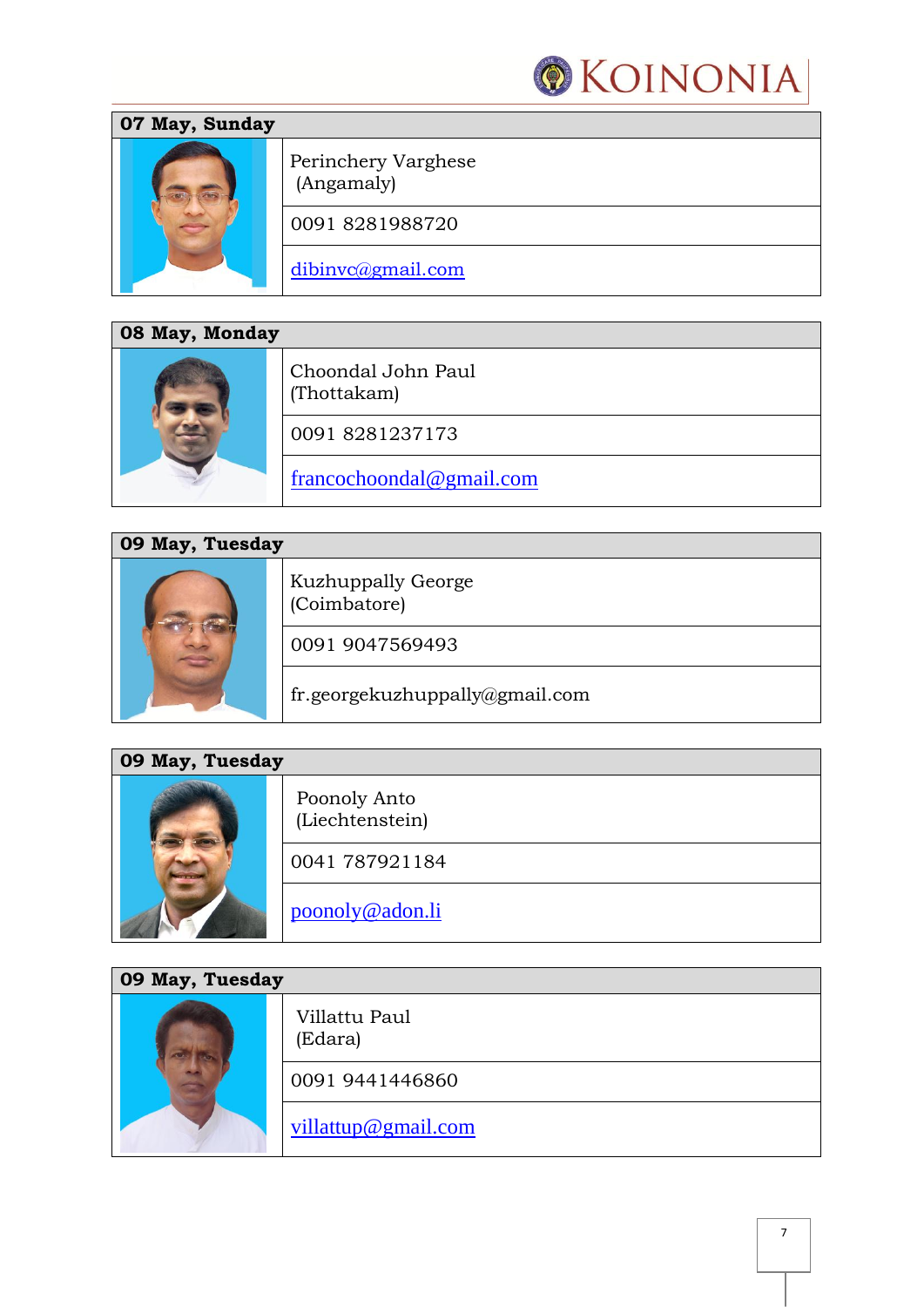

| 10 May, Wednesday |                            |
|-------------------|----------------------------|
|                   | Thekkanath Antony<br>(USA) |
|                   | 001 9082831957             |
|                   | thekkanathvc@gmail.com     |

| 10 May, Wednesday |                                    |
|-------------------|------------------------------------|
|                   | Choorapuzha Varghese<br>(Marayoor) |
|                   | 0091 9449655600                    |
|                   | sajichooravc@gmail.com             |

| 10 May, Wednesday |                                           |
|-------------------|-------------------------------------------|
|                   | Thattarukudiyil Joseph<br>(Kanjirappally) |
|                   | 0091 9496324041                           |
|                   | tobintvc@gnmail.com                       |

| 10 May, Wednesday |                           |
|-------------------|---------------------------|
|                   | Malola Joseph<br>(Mysore) |
|                   | 0091 9481955986           |
|                   | haijomesh@gmail.com       |

*Many many happy returns of the day!*